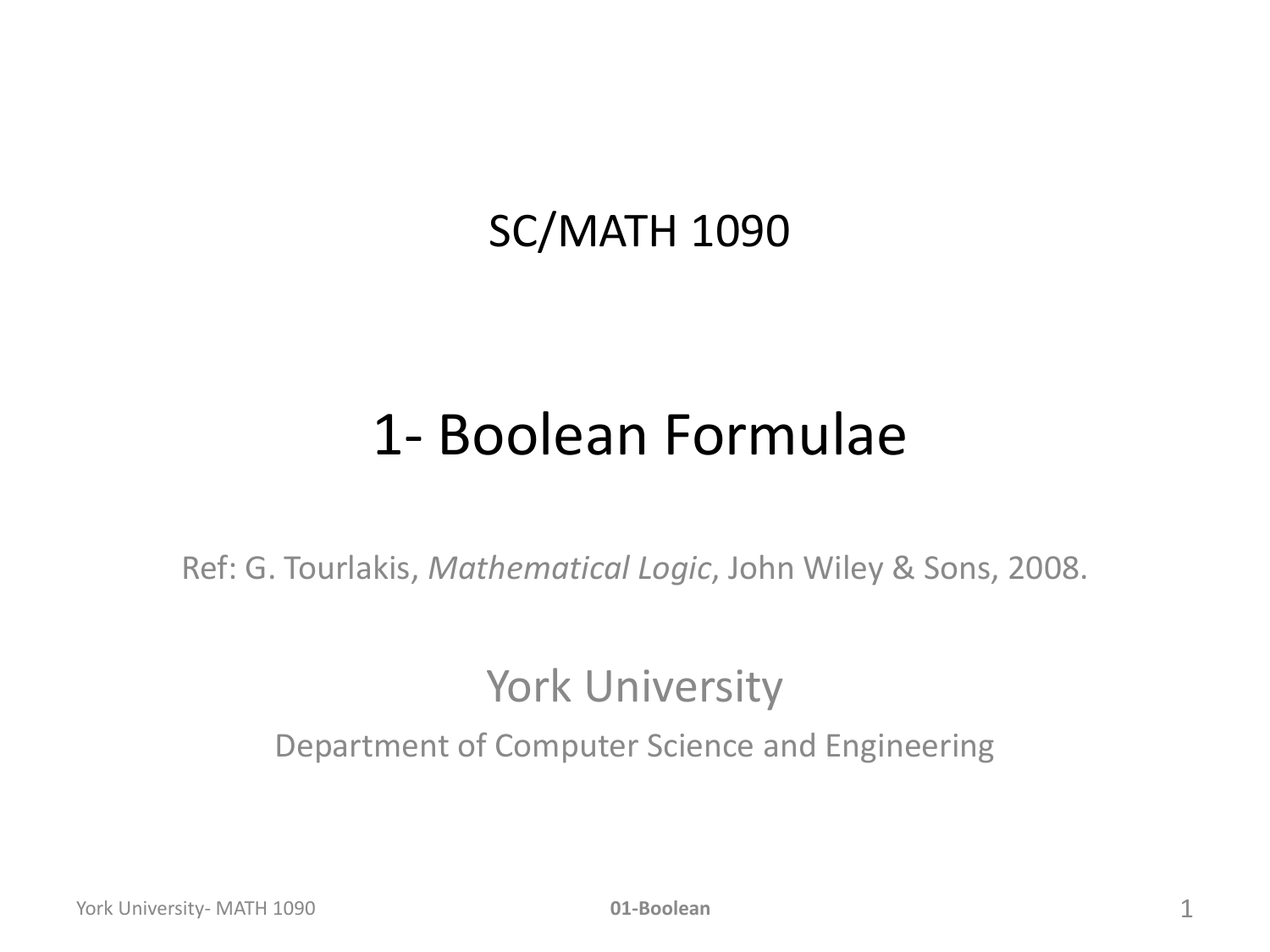### **Overview**

- Boolean syntax
	- Boolean Alphabet
	- Strings
	- Formula Calculation; well-formed-formula (WFF)
	- Parsing (top-down and bottom-up)
	- Removing redundant brackets
	- Complexity of formulae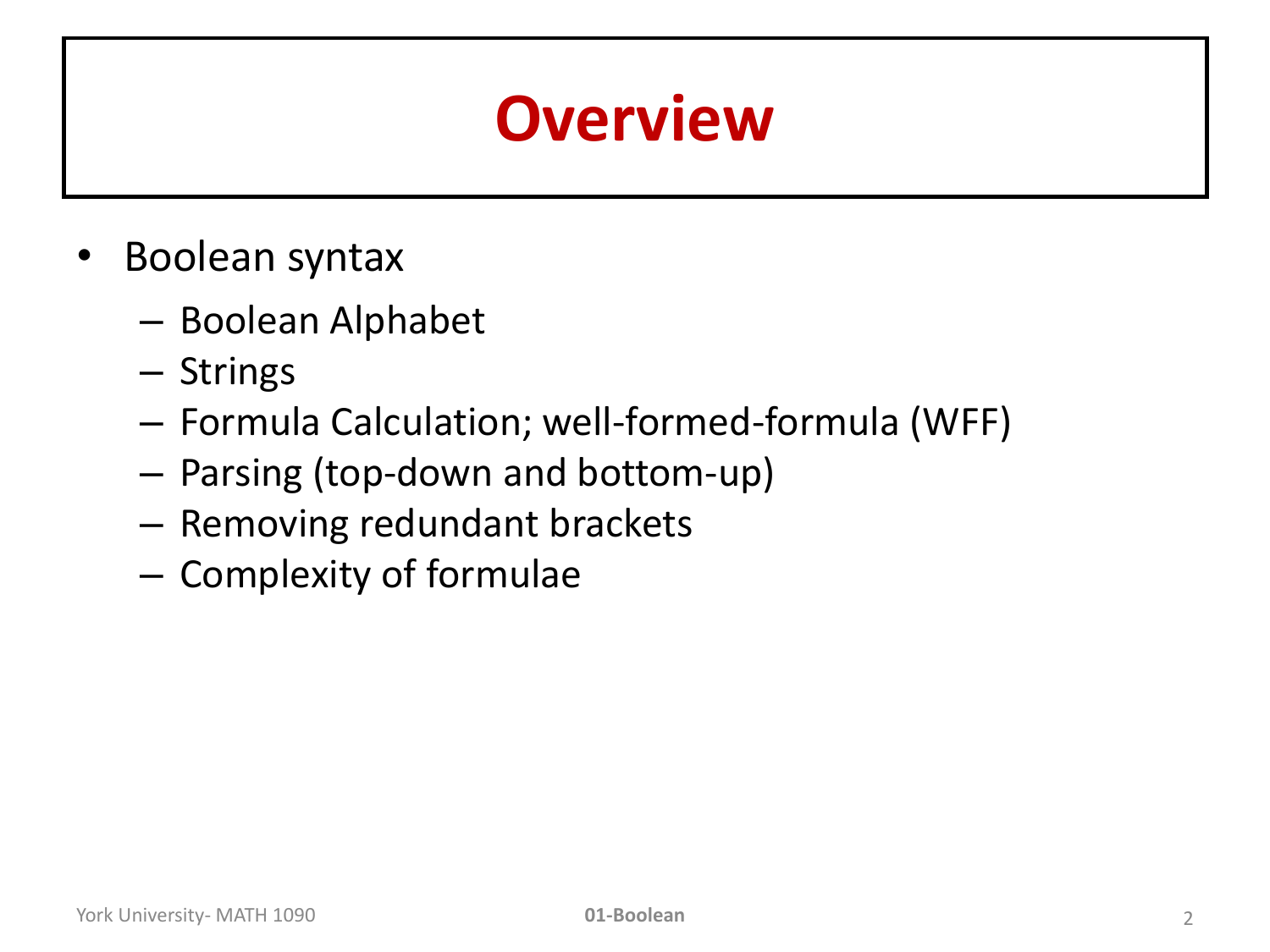## **Boolean Alphabet**

- 1. Symbols for Boolean or propositional variables p, q, r with or without primes or subscripts Examples:  $p$ ,  $p'$ ,  $p_{123}$ ,  $q''_{45}$
- 2. Symbols for Boolean constants  $\tau$  called top, verum, or symbol "true"  $\perp$  called bottom, falsum, or symbol "false"
- 3. Brackets, ( and )
- 4. Boolean connectives

 $\lnot$ ,  $\wedge$ ,  $\vee$ ,  $\rightarrow$ ,  $\equiv$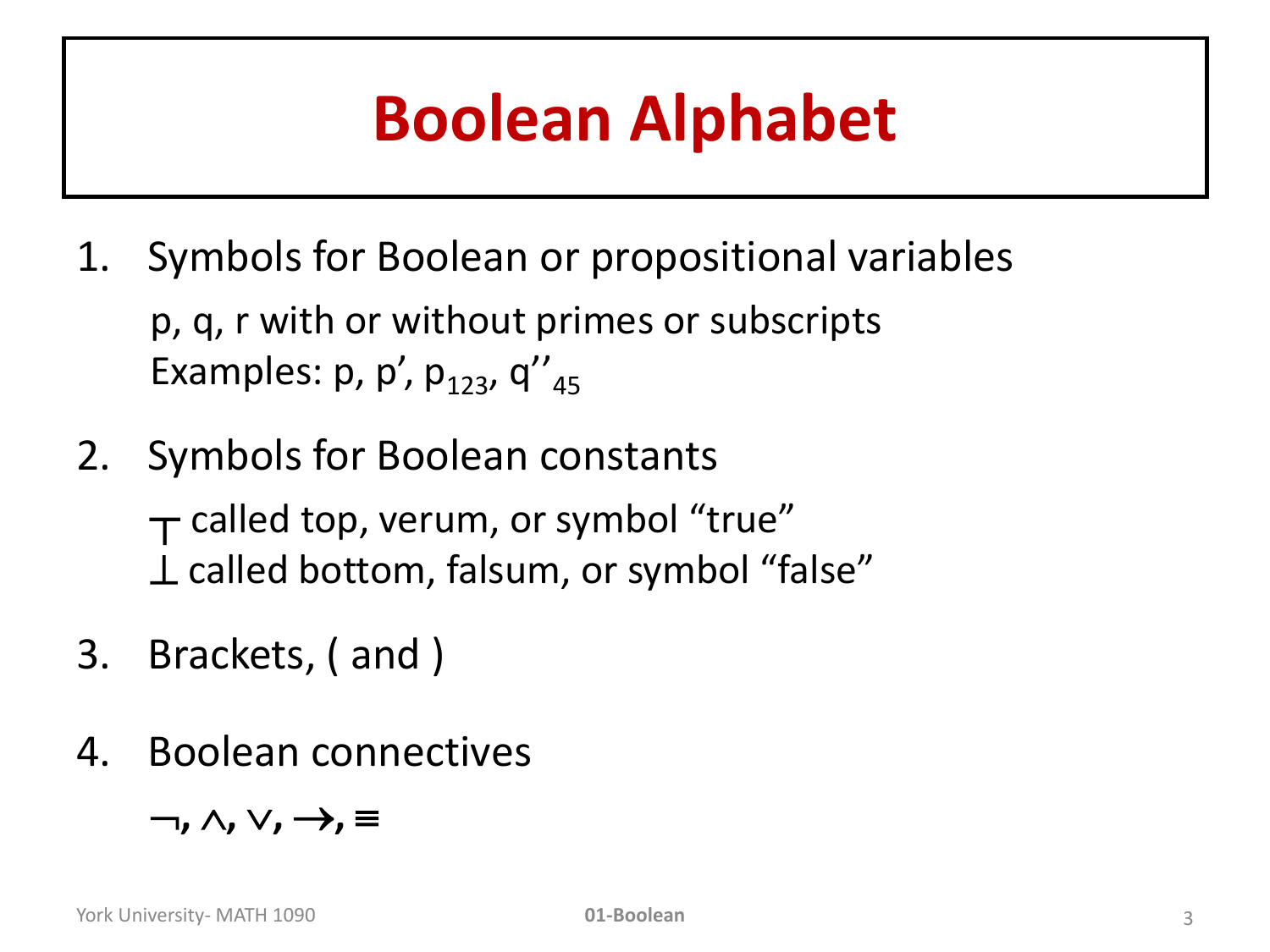## **Strings or Expressions**

Definition:

A **string** (or word, or expression) over a given alphabet is any ordered sequence of the alphabet's symbols, written adjacent to each other without any visible separators (no commas or spaces, etc).

- Examples:
	- $-$  (p  $\vee$   $\perp$ ) is a string given Boolean alphabet.
	- $-$  (p $\approx$ q) is not a string given Boolean alphabet.
	- $-$  (p  $\rightarrow$  q) and  $\rightarrow$  p)q( are two **different** strings given the Boolean alphabet. Note only the ordering is different.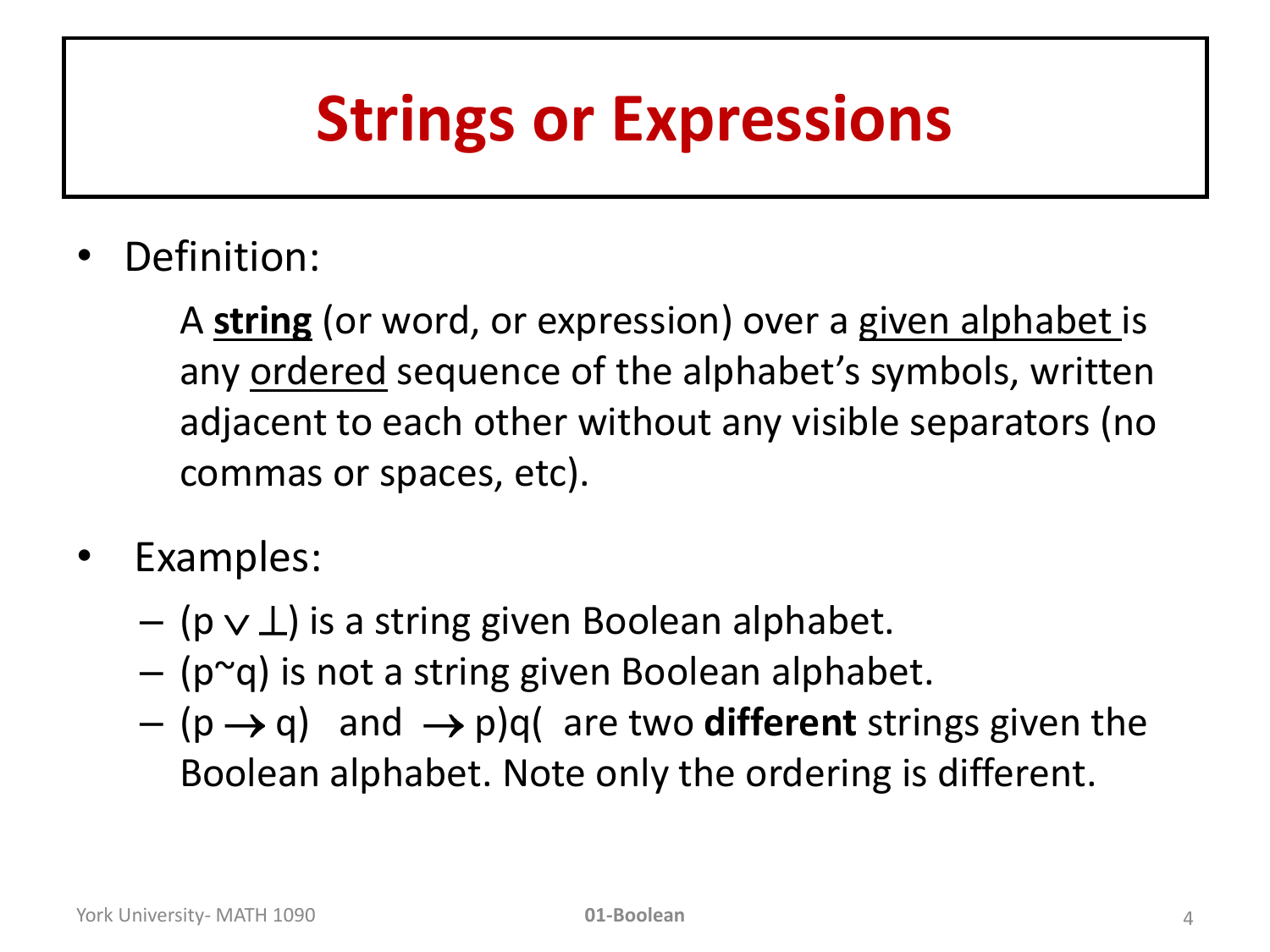# **Strings (cont.)**

- String variables
	- Denoted by A, B, C, etc with or without primes or subscripts
- Concatenation
	- Example: if A is *abc* and B is *de* (given the English alphabet), then **AB** is *abcde*
- **Empty string** 
	- Denoted by  $\varepsilon$
	- $A$   $\epsilon$  =  $\epsilon$  $A = A$
- Substring
	- "B is a substring of A" means that for some string C and D we have A= CBD
	- $-$  If B is a substring of A and B  $\neq$  A, then B is a **proper substring** of A.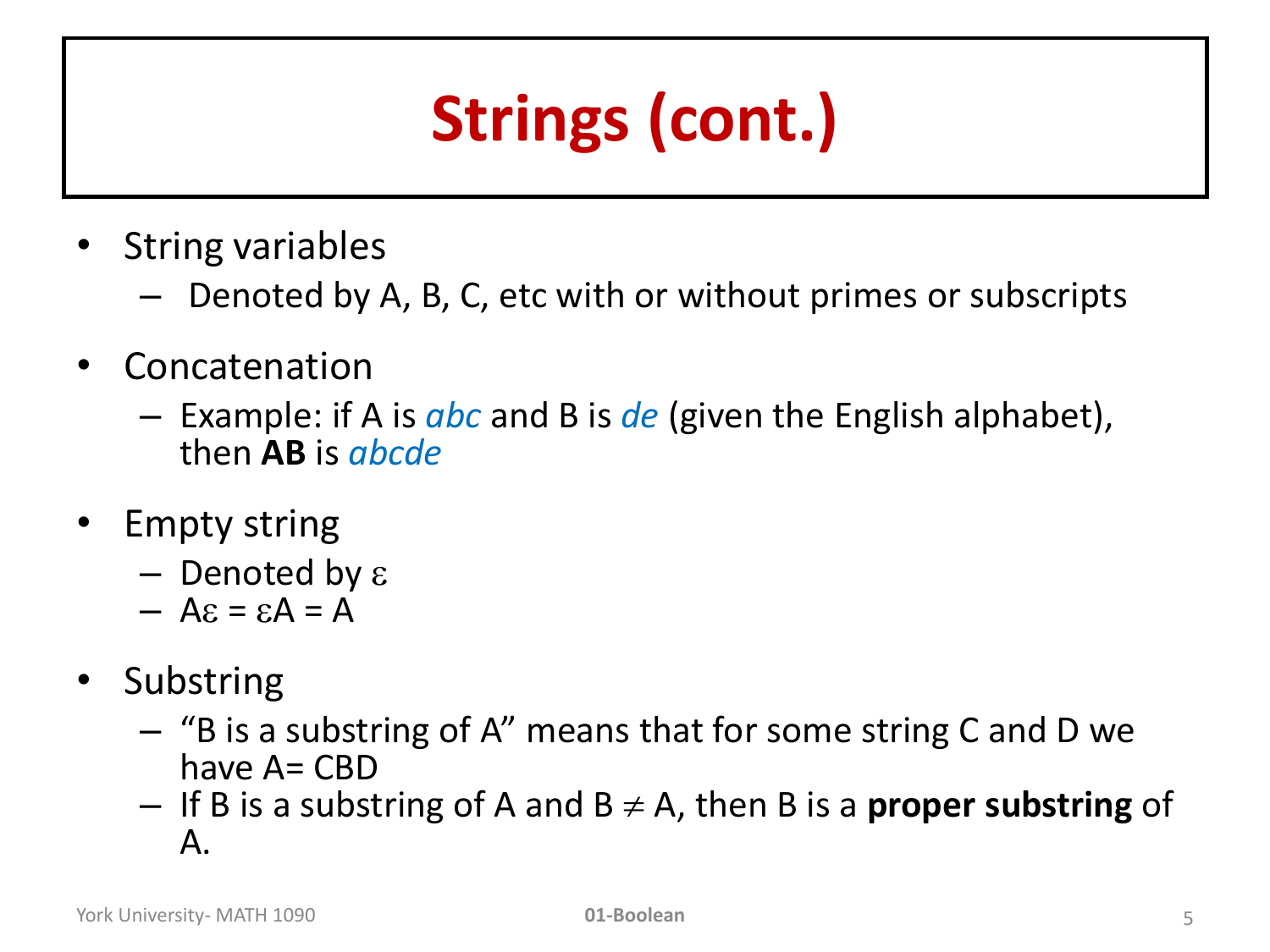## **Formula calculation**

#### **Procedural definition**

- Formula calculation is any finite (ordered) sequence of strings that we may write respecting the following requirements:
	- 1. At any step, we may write a Boolean variable or a Boolean constant
	- 2. At any step, we may write  $(-, A)$ , provided we have already written string A in a previous step.
	- 3. At any step, we may write any of the strings  $(A \wedge B)$ ,  $(A \vee B)$ ,  $(A \rightarrow B)$ ,  $(A \equiv B)$ provided we have already written strings A and B in a previous step.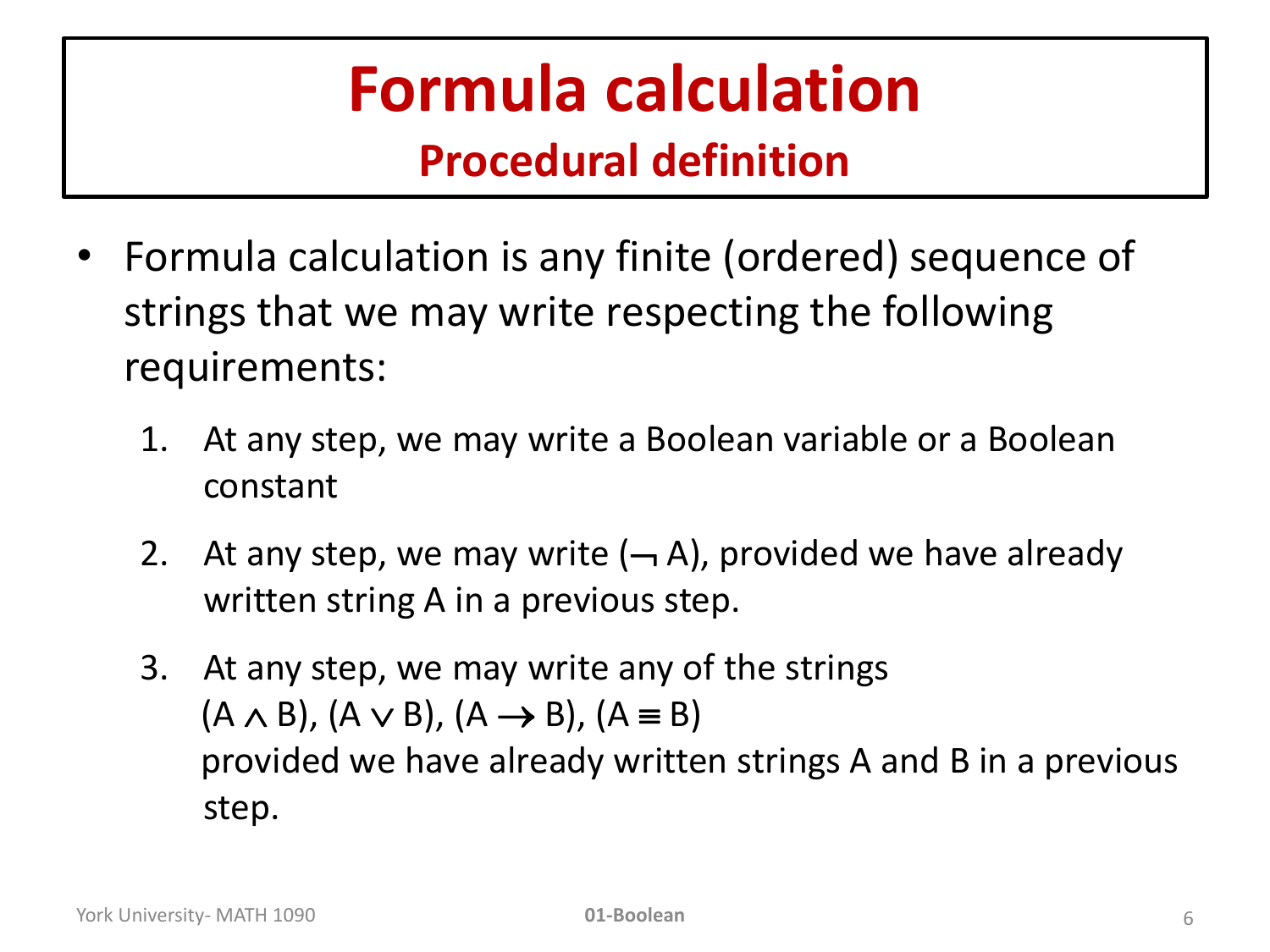## **Well-formed-formula (wff)**

• A string A over the Boolean alphabet is called a **Boolean Expression** or a **well-formed-formula** iff it is a string written at some step of some formulacalculation.

– Examples:  $(p \equiv q)$  $((p \vee r) \rightarrow (\neg q))$ 

- WFF: set of all well-formed-formulae (wffs)
- Bottom- up parsing of a wff is showing the procedural formula calculation steps.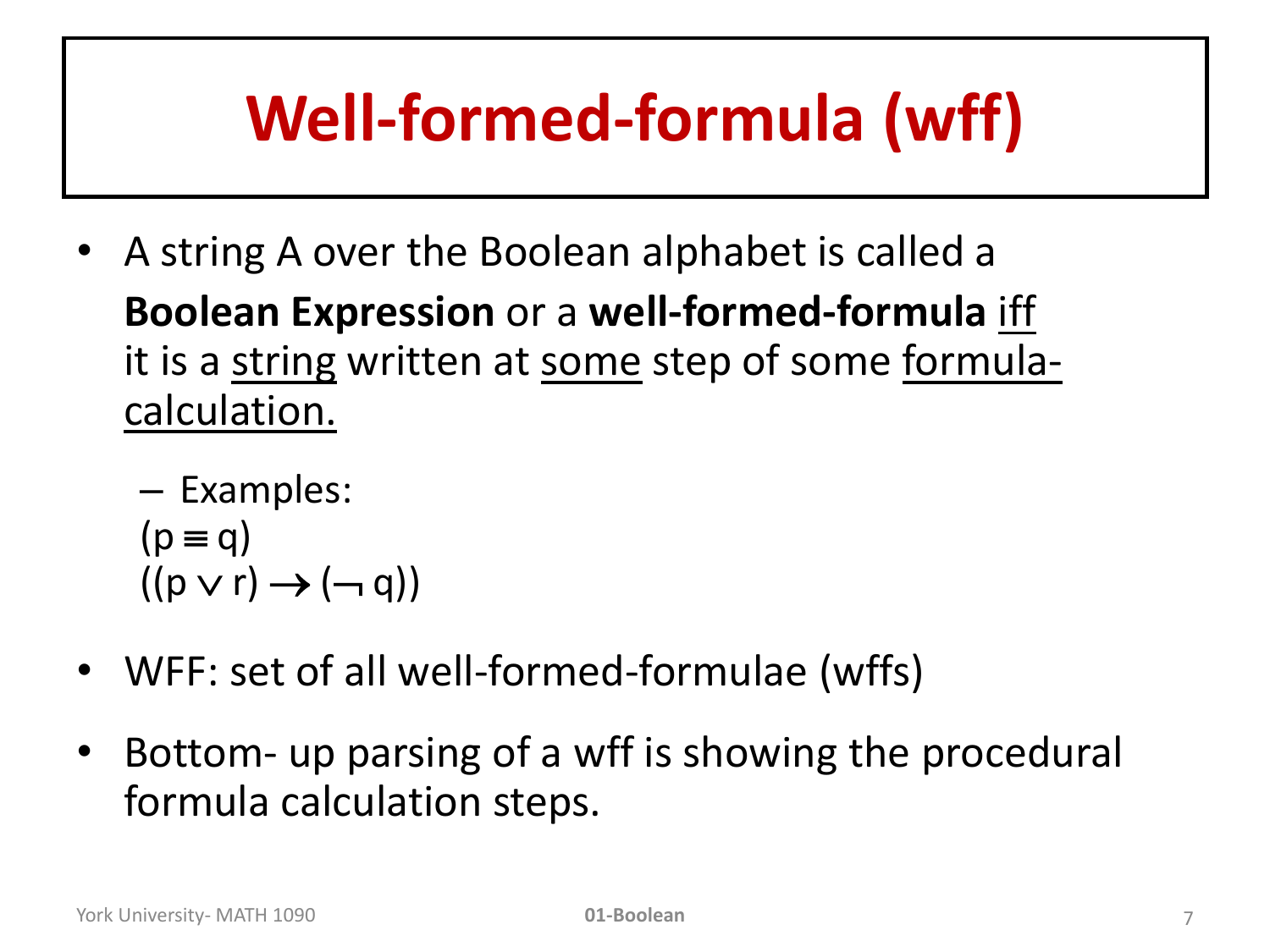## **Recursive definition of WFF**

- The set of all well-formed-formulae is the smallest set of strings, WFF, that satisfies
	- 1. All Boolean variables (p, q, r, ...), and constants  $(\textbf{T}, \perp)$
	- 2. If A and B are any strings in WFF, then so are the strings  $(\neg A)$ ,  $(A \wedge B)$ ,  $(A \vee B)$ ,  $(A \rightarrow B)$ ,  $(A \equiv B)$
- Top-down parsing of a wff is showing the recursive formula calculation steps.
- How do we know recursion terminates?
- The two definitions for WFF are equivalent.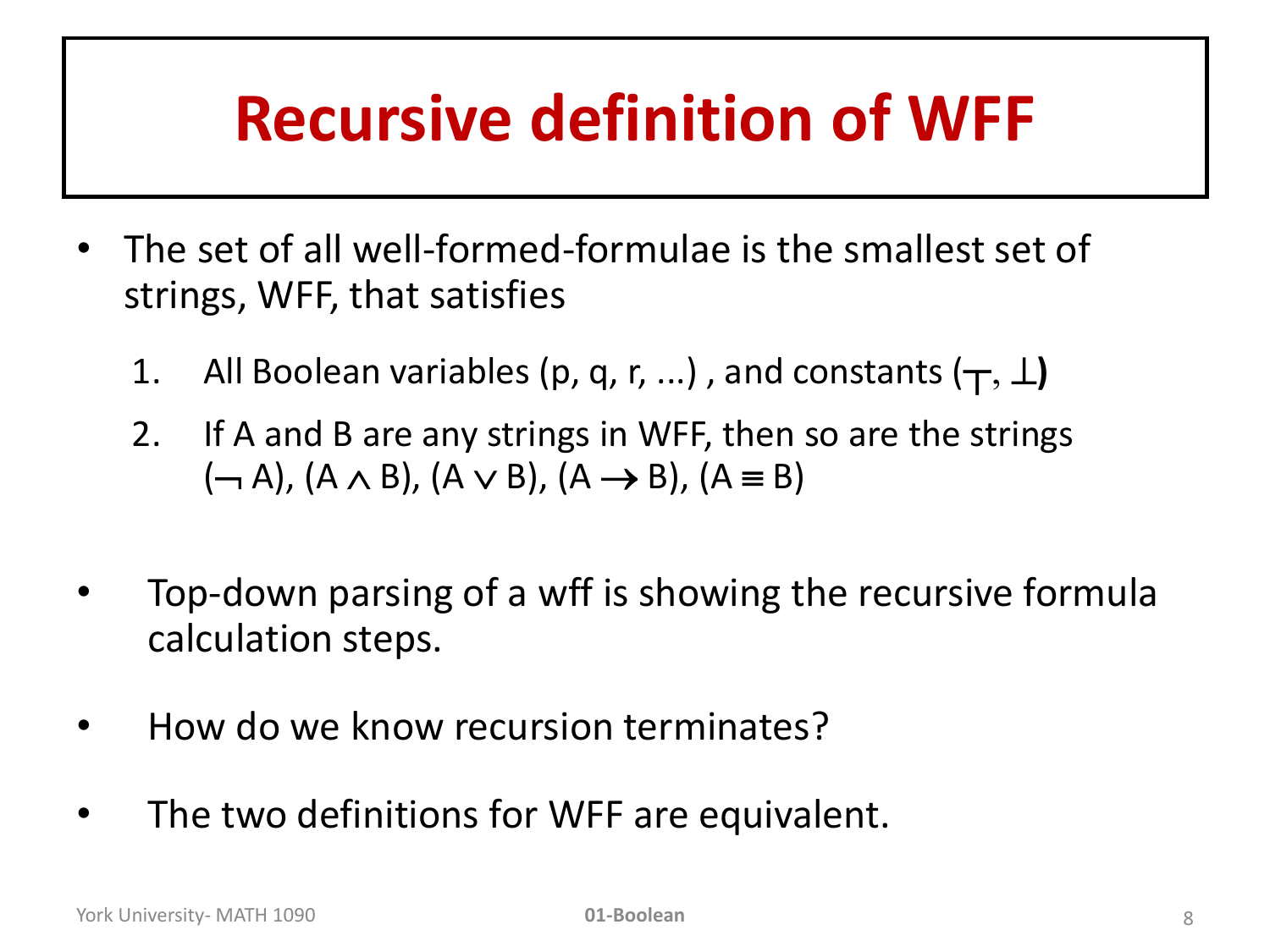## **Immediate Predecessors (i.p.)**

- 1. Boolean variables or constants don't have any immediate predecessors
- 2. A is an immediate predecessor of  $(-A)$
- 3. A and B are immediate predecessors of  $(A \wedge B)$ ,  $(A \vee B)$ ,  $(A \rightarrow B)$ ,  $(A \equiv B)$ 
	- We will prove later that the i.p.s are unique for each formula.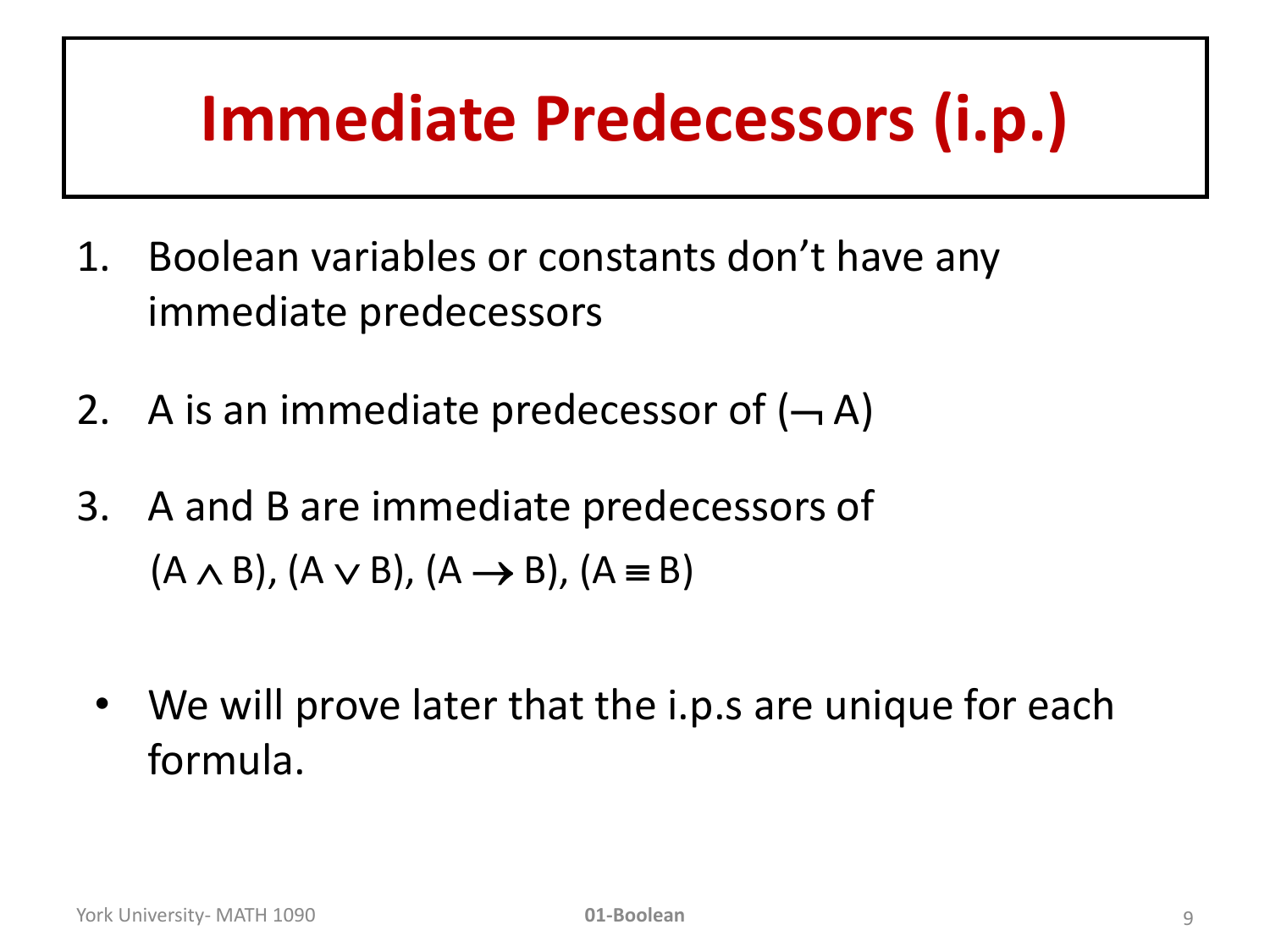## **Removing brackets**

- Redundant brackets
	- Outermost brackets are redundant
	- Any pair of brackets is redundant if its presence can be understood from the priority of the connectives
- Priorities:
	- The order of priorities (decreasing) is agreed to be

 $\neg$ ,  $\wedge$ ,  $\vee$ ,  $\rightarrow$ ,  $\equiv$ 

- For same connectives, the rightmost has the highest priority
- Least parenthesized notation (LPN): writing wff with all redundant brackets removed
	- Note writing wff in LPN is just a short notation and is not a correctly written formula (by formula calculation)

York University- MATH 1090 **01-Boolean** 10